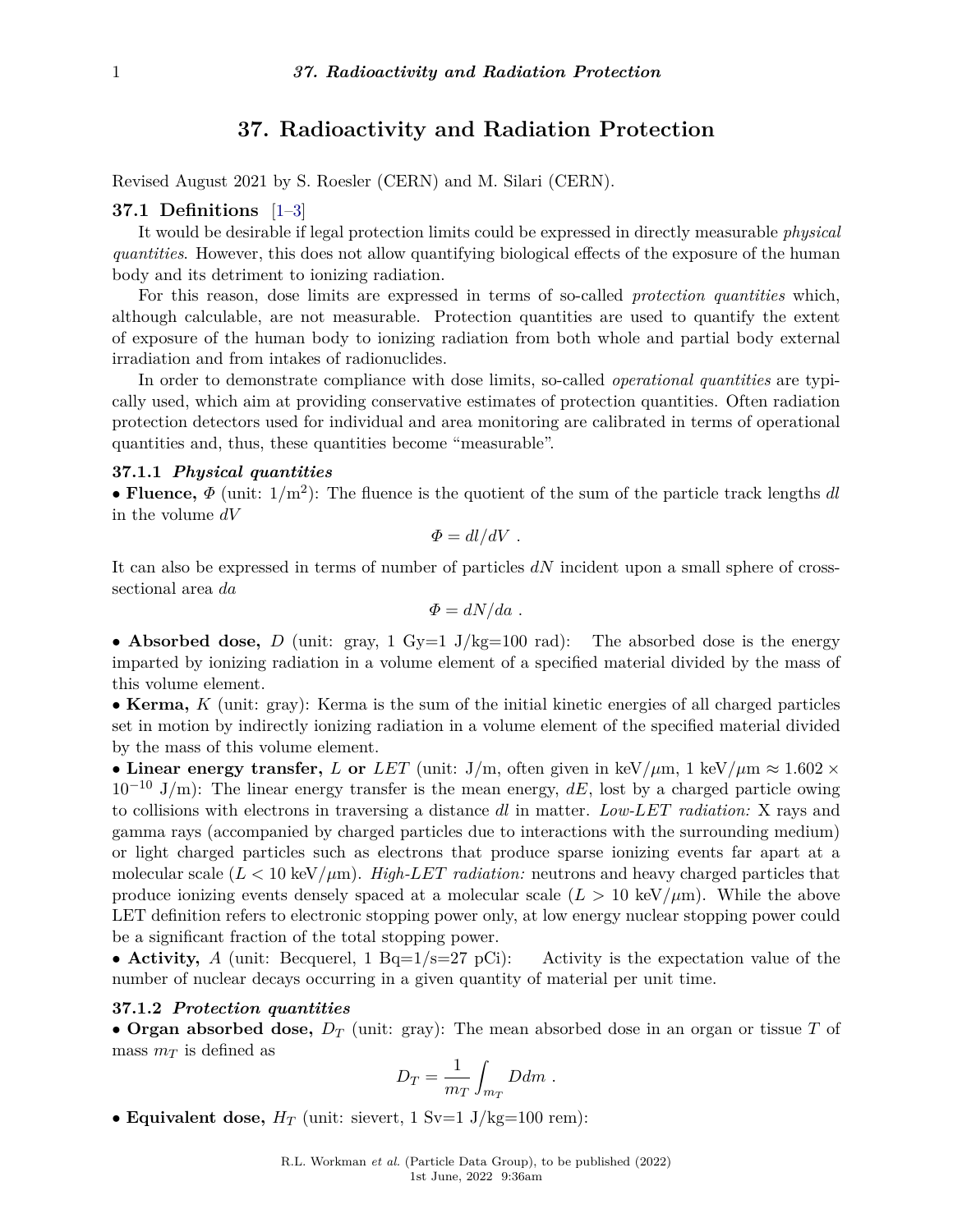The equivalent dose  $H_T$  in an organ or tissue T is equal to the sum of the absorbed doses  $D_{T,R}$  in the organ or tissue caused by different radiation types R weighted with so-called radiation weighting factors *wR*:

$$
H_T = \sum_R w_R \times D_{T,R} .
$$

It expresses long-term risks (primarily cancer and leukemia) from low-level chronic exposure. The values for  $w_R$  recommended by ICRP [\[2\]](#page-13-2) are given in Table 37.1.

| Radiation type               | $w_R$                                         |
|------------------------------|-----------------------------------------------|
| Photons, electrons and muons |                                               |
| Neutrons, $E_n < 1$ MeV      | $2.5 + 18.2 \times \exp[-(\ln E_n)^2/6]$      |
| 1 MeV $\le E_n \le 50$ MeV   | $5.0 + 17.0 \times \exp[-(\ln(2E_n))^2/6]$    |
| $E_n > 50$ MeV               | $2.5 + 3.25 \times \exp[-(\ln(0.04E_n))^2/6]$ |
| Protons and charged pions    | ച                                             |
| Alpha particles, fission     |                                               |
| fragments, heavy ions        | 20                                            |

**Table 37.1:** Radiation weighting factors, *wR*.

• **Effective dose,** *E* (unit: sievert): The sum of the equivalent doses, weighted by the tissue weighting factors  $w_T$  ( $\sum_T w_T = 1$ ) of several organs and tissues *T* of the body that are considered to be most sensitive [\[2\]](#page-13-2), is called "effective dose":

$$
E = \sum_{T} w_T \times H_T \tag{37.1}
$$

#### **37.1.3** *Operational quantities*

• **Dose equivalent,** *H* (unit: sievert): The dose equivalent at a point in tissue is given by:

$$
H = D \times Q \tag{37.2}
$$

where *D* is the absorbed dose and *Q* is the quality factor at that point. The quality factor at a point in tissue, is given by:

$$
Q = \frac{1}{D} \int_{L=0}^{\infty} Q(L) D_L dL
$$

where  $D_L$  is the distribution of  $D$  in unrestricted linear energy transfer  $L$  at the point of interest, and  $Q(L)$  is the quality factor as a function of L. The integration is to be performed over  $D_L$ , due to all charged particles, excluding their secondary electrons.

• **Ambient dose equivalent,** *H*<sup>∗</sup> (10) (unit: sievert): The dose equivalent at a point in a radiation field that would be produced by the corresponding expanded and aligned field in a 30 cm diameter sphere of unit density tissue (so-called ICRU sphere/tissue with a mass composition of 76.2% oxygen, 11.1% carbon, 10.1% hydrogen and 2.6% nitrogen) at a depth of 10 mm on the radius vector opposing the direction of the aligned field. Ambient dose equivalent is the operational quantity for *area monitoring*.

• **Personal dose equivalent,**  $H_p(d)$  (unit: sievert): The dose equivalent in ICRU tissue at an appropriate depth, *d*, below a specified point on the human body. The specified point is normally taken to be where the individual dosimeter is worn. For the assessment of effective dose,  $H_p(10)$ with a depth  $d = 10$  mm is chosen, and for the assessment of the dose to the skin and to the hands and feet the personal dose equivalent,  $H_p(0.07)$ , with a depth  $d = 0.07$  mm, is used. Personal dose equivalent is the operational quantity for *individual monitoring*.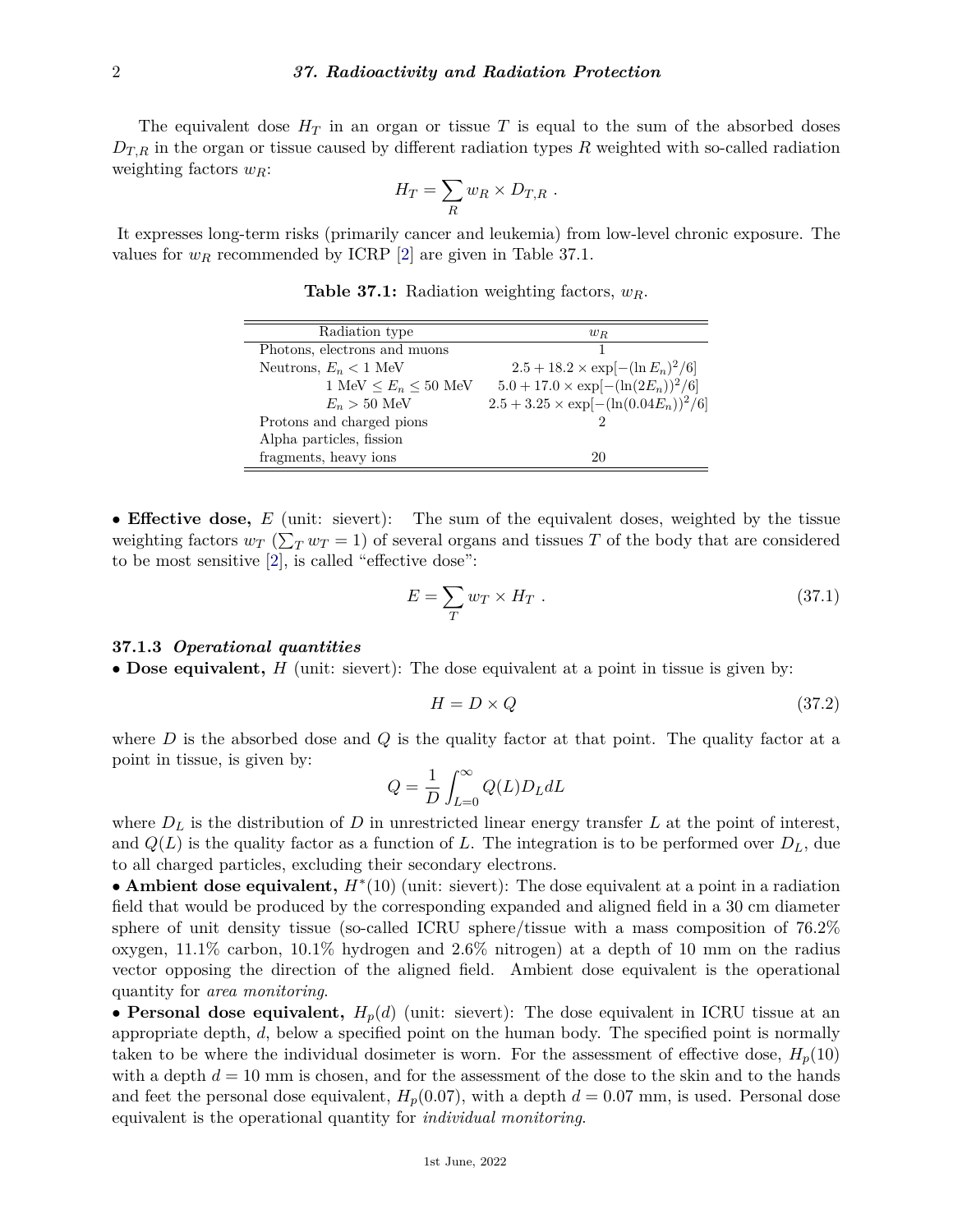# **37.1.4** *Dose conversion coefficients*

Dose conversion coefficients allow direct calculation of protection or operational quantities from particle fluence and are functions of particle type, energy and irradiation configuration. The most common coefficients are those for effective dose and ambient dose equivalent. The former are based on simulations in which the dose to organs of anthropomorphic phantoms is calculated for approximate actual conditions of exposure, such as irradiation of the front of the body (anteroposterior irradiation) or isotropic irradiation.

Conversion coefficients from fluence to effective dose are given for anterior-posterior irradiation and various particle types in Fig. 37.1 [\[4\]](#page-13-3). For example, the effective dose from an anterior-posterior irradiation in a field of 1-MeV neutrons with a fluence of 1 neutron per  $\text{cm}^2$  is about 290 pSv. In Monte Carlo simulations such coefficients allow multiplication with fluence at scoring time such that effective dose to a human body at the considered location is directly obtained.



**Figure 37.1:** Fluence to effective dose conversion coefficients for anterior-posterior irradiation and various particle types [\[4\]](#page-13-3).

# **37.2 Radiation levels** [\[5\]](#page-13-4)

# • **Natural background radiation**:

On a worldwide average, the annual whole-body dose equivalent due to all sources of natural background radiation ranges from 1.0 to 13 mSv  $(0.1-1.3 \text{ rem})$  with an annual average of 2.4 mSv [\[6\]](#page-13-5). In certain areas values up to 50 mSv (5 rem) have been measured. A large fraction (typically more than 50%) originates from inhaled natural radioactivity, mostly radon and radon daughters [\[7\]](#page-13-6). The latter can vary by more than one order of magnitude: it is 0.1–0.2 mSv in open areas, 2 mSv on average in a house and more than 20 mSv in poorly ventilated mines.

• **Cosmic ray background radiation**: At sea level, the whole-body dose equivalent due to cosmic ray background radiation is dominated by muons; at higher altitudes also nucleons con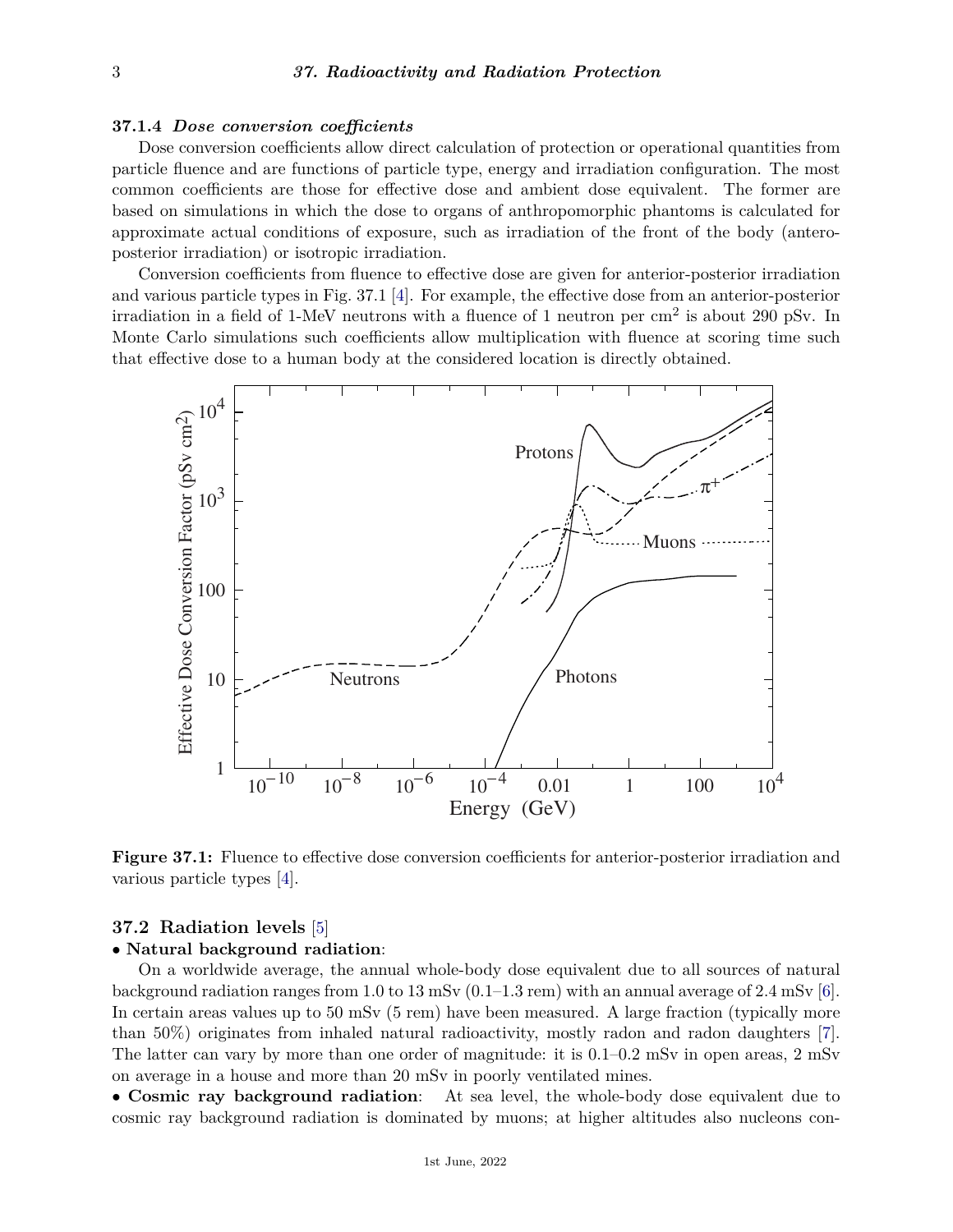tribute. Dose equivalent rates range from less than 0.1  $\mu$ Sv/h at sea level to a few  $\mu$ Sv/h at aircraft altitudes. Details on cosmic ray fluence levels are given in the Cosmic Rays section (Sec. 30 of this *Review*).

# **37.3 Health effects of ionizing radiation**

Radiation can cause two types of health effects, deterministic and stochastic:

• **Deterministic effects** are tissue reactions which cause injury to a population of cells if a given threshold of absorbed dose is exceeded. The severity of the reaction increases with dose. The quantity in use for tissue reactions is the absorbed dose, *D*. When particles other than photons and electrons (low-*LET* radiation) are involved, a Relative Biological Effectiveness (*RBE*)-weighted dose may be used. The *RBE* of a given radiation is the reciprocal of the ratio of the absorbed dose of that radiation to the absorbed dose of a reference radiation (usually X rays) required to produce the same degree of biological effect. It is a complex quantity that depends on many factors such as cell type, dose rate, fractionation, etc.

• **Stochastic effects** are malignant diseases and heritable effects for which the probability of an effect occurring, but not its severity, is a function of dose without threshold.

• **Lethal dose**: The whole-body dose from penetrating ionizing radiation resulting in 50% mortality in 30 days (assuming no medical treatment) is 2.5–4.5 Gy  $(250-450 \text{ rad})^1$  $(250-450 \text{ rad})^1$ , as measured internally on the body longitudinal center line. The surface dose varies due to variable body attenuation and may be a strong function of energy.

## • **Cancer induction**:

The cancer induction probability is about 5% per Sv on average for the entire population [\[3\]](#page-13-1).

• **Recommended effective dose limits**: The International Commission on Radiological Protection (ICRP) recommends a limit for radiation workers of 20 mSv effective dose per year averaged over 5 years, with the provision that the dose should not exceed 50 mSv in any single year [\[3\]](#page-13-1). The limit in the EU-countries and Switzerland is 20 mSv per year, in the U.S. it is 50 mSv per year (5 rem per year). Many physics laboratories in the U.S. and elsewhere set lower limits. The effective dose limit for the general public is typically 1 mSv per year.

# **37.4 Prompt neutrons at accelerators**

Neutrons dominate the radiation environment outside thick shielding (*e.g.*, *>* 1 m of concrete) for high energy (*>* a few hundred MeV) electron and hadron accelerators. In addition, for accelerators with energies above about 10 GeV, muons contribute significantly at small angles with regard to the beam, even behind several meters of shielding. Another special case are synchrotron light sources where particular care has to be taken to shield the very intense low-energy photons extracted from the electron synchrotron into the experimental areas. Due to its importance at high energy accelerators this section focuses on prompt neutrons.

#### **37.4.1** *Electron accelerators*

At electron accelerators, neutrons are generated via photonuclear reactions from bremsstrahlung photons. Neutron production takes place above a threshold value which varies from 10 to 19 MeV for light nuclei (with important exceptions, such as 2.23 MeV for deuterium and 1.67 MeV for beryllium) and from 4 to 6 MeV for heavy nuclei. It is commonly described by different mechanisms depending on the photon energy: the giant dipole resonance interactions (from threshold up to about 30 MeV, often the dominant process), the quasi-deuteron effect (between 30 MeV and a few hundred MeV), the delta resonance mechanism (between 200 MeV and a few GeV) and the vector meson dominance model at higher energies.

The giant dipole resonance reaction consists in a collective excitation of the nucleus, in which

<span id="page-3-0"></span><sup>&</sup>lt;sup>1</sup>RBE-weighted when necessary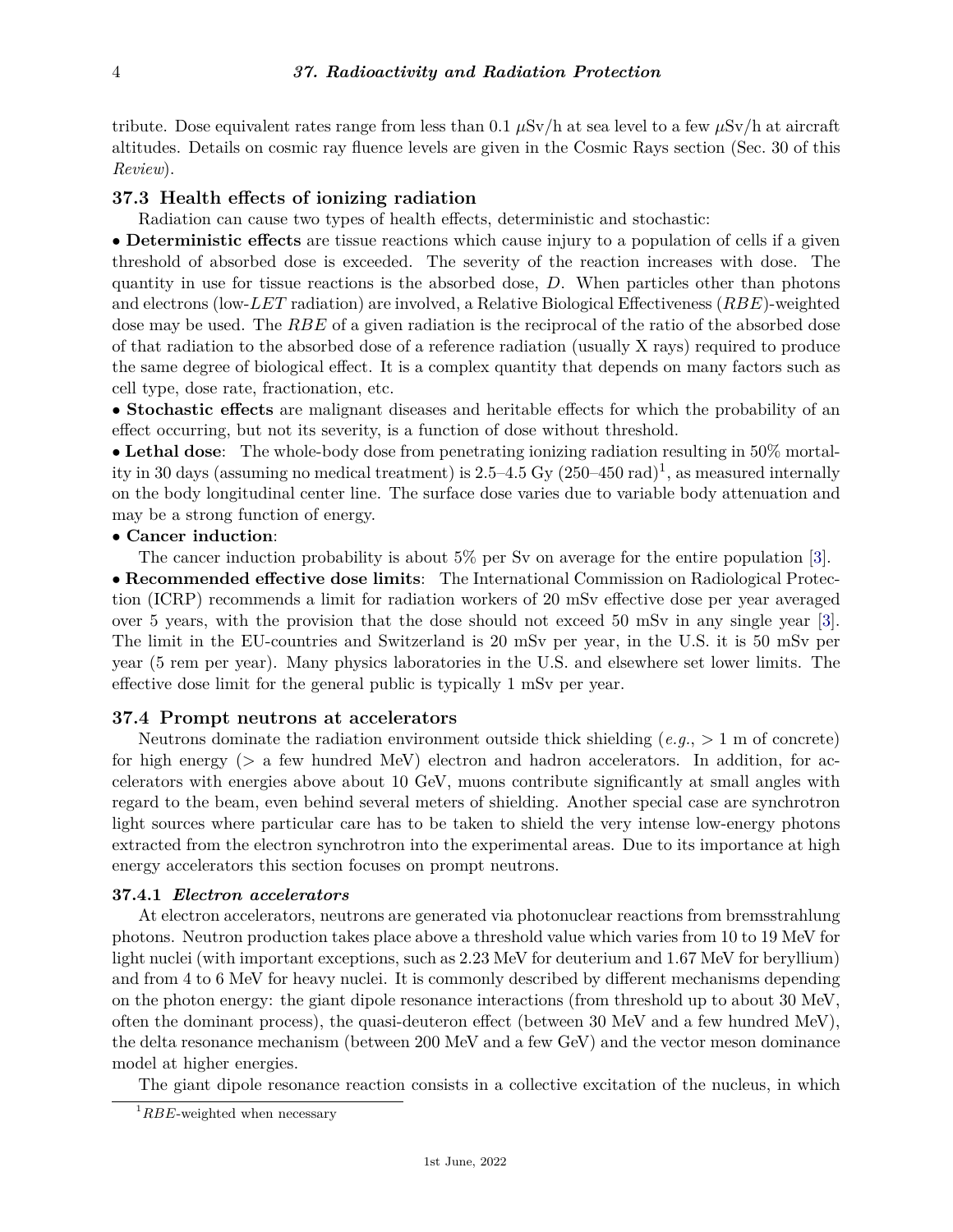neutrons and protons oscillate in the direction of the photon electric field. The oscillation is damped by friction in a few cycles, with the photon energy being transferred to the nucleus in a process similar to evaporation. Nucleons emitted in the dipolar interaction have an anisotropic angular distribution, with a maximum at 90<sup>°</sup>, while those leaving the nucleus as a result of evaporation are emitted isotropically with a Maxwellian energy distribution described as [\[8\]](#page-13-7):

$$
\frac{dN}{dE_n} = \frac{E_n}{T^2} e^{-E_n/T} \tag{37.3}
$$

where *T* is a nuclear 'temperature' (in units of MeV) characteristic of the particular target nucleus and its excitation energy. For heavy nuclei the 'temperature' generally lies in the range of  $T =$ 0*.*5–1*.*0 MeV. Neutron yields from semi-infinite targets per kW of electron beam power are plotted in Fig. 37.2 as a function of the electron beam energy [\[8\]](#page-13-7).



**Figure 37.2:** Neutron yields from semi-infinite targets per kW of electron beam power, as a function of the electron beam energy, disregarding target self-shielding [\[8\]](#page-13-7).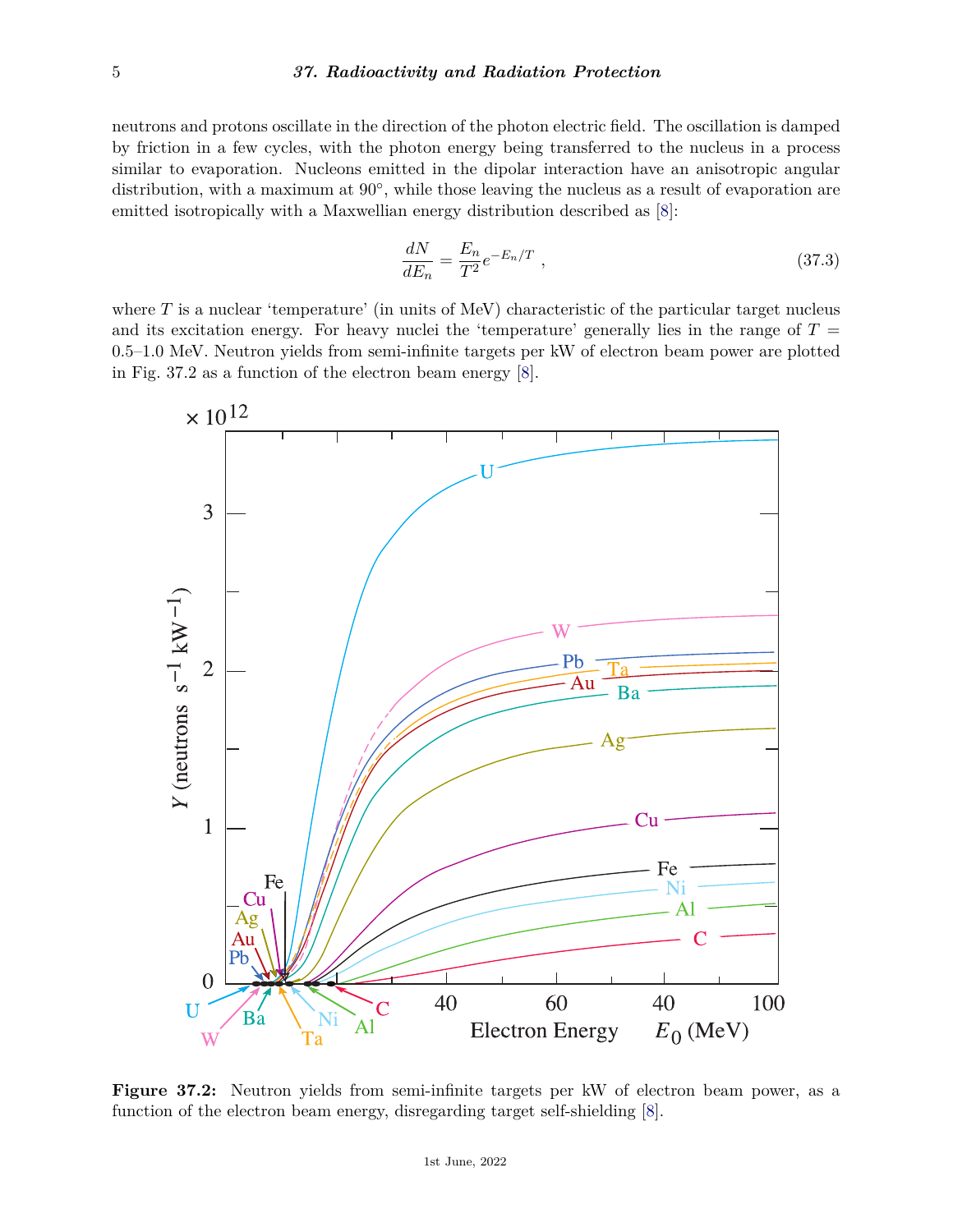While for thick targets neutron production is mainly due to photonuclear interactions, for thin targets (thickness of fractions of the radiation length) electronuclear interactions are the dominating process.

Typical neutron energy spectra outside of concrete (80 cm thick,  $2.35 \text{ g/cm}^3$ ) and iron (40 cm thick) shields are shown in Fig. 37.3. In order to compare these spectra to those caused by proton beams (see below) the spectra are scaled by a factor of 100, which roughly corresponds to the difference in the high energy hadronic cross sections for photons and hadrons (*e.g.*, the fine structure constant). The shape of these spectra are generally characterized by a low-energy peak at around 1 MeV (evaporation neutrons) and a high-energy shoulder at around 70–80 MeV. In case of concrete shielding, the spectrum also shows a pronounced peak at thermal neutron energies.



**Figure 37.3:** Neutron energy spectra calculated with the FLUKA code [\[9–](#page-13-8)[11\]](#page-13-9) from 25 GeV proton and electron beams on a thick copper target. Spectra are evaluated at  $90^{\circ}$  to the beam direction behind 80 cm of concrete or 40 cm of iron. All spectra are normalized per beam particle. For better visualization, spectra for electron beam are multiplied by a factor of 100.

#### **37.4.2** *Proton accelerators*

At proton accelerators, neutron yields emitted per incident proton by different target materials are roughly independent of proton energy between 20 MeV and 1 GeV, and are given by the ratio C : Al : Cu-Fe : Sn : Ta-Pb = 0*.*3 : 0*.*6 : 1*.*0 : 1*.*5 : 1*.*7 [\[12\]](#page-13-10). Above about 1 GeV, the neutron yield is proportional to  $E^m$ , where  $0.80 \leq m \leq 0.85$  [\[13\]](#page-13-11).

Typical neutron energy spectra outside of concrete and iron shielding are shown in Fig. 37.3. Here, the radiation fields are caused by a 25 GeV proton beam interacting with a thick copper target. The comparison of these spectra with those for an electron beam of the same energy reflects the difference in the hadronic cross sections between photons and hadrons above a few 100 MeV.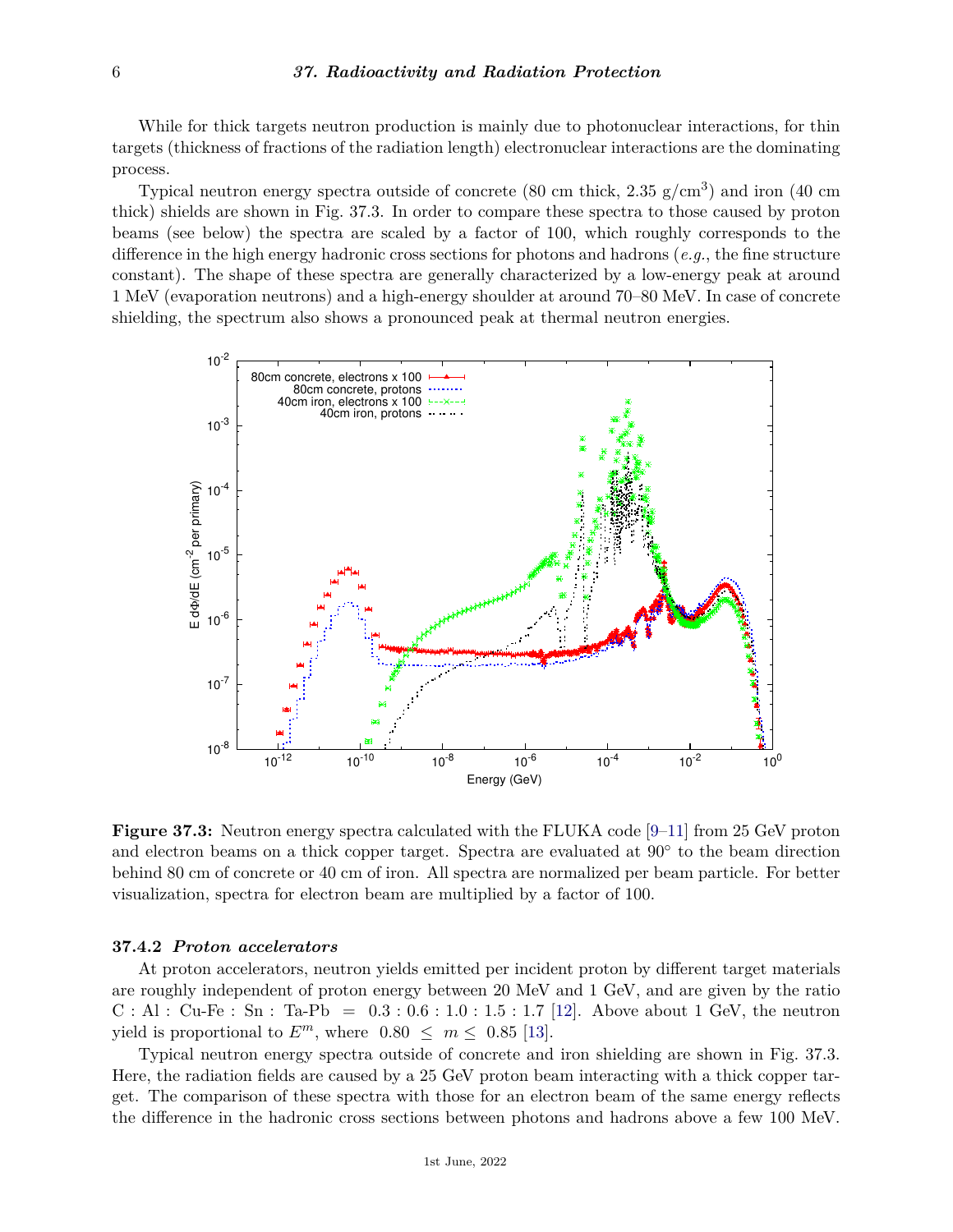Differences are increasing towards lower energies because of different interaction mechanisms. Furthermore, the slight shift in energy above about 100 MeV follows from the fact that the energies of the interacting photons are lower than 25 GeV. Apart from this the shapes of the two spectra are similar.

The neutron-attenuation length is shown in Fig. 37.4 for concrete and mono-energetic broadbeam conditions. It reaches an asymptotic value of about 117  $g/cm^2$  above 200 MeV. As the cascade through thick shielding is carried by particles with energies between about 100 MeV and 300 MeV (in this energy range non-elastic cross sections are at minimum and are dominated by quasi-elastic processes leading to low attenuation) this value is equal to the equilibrium attenuation length for particles emitted at 90◦ in concrete.



**Figure 37.4:** The variation of the attenuation length for mono-energetic neutrons in concrete as a function of neutron energy [\[12\]](#page-13-10).

# **37.5 Photon sources**

The dose equivalent rate in tissue (in  $mSv/h$ ) from a gamma point source emitting one photon of energy *E* (in MeV) per second at a distance of 1 m is  $4.6 \times 10^{-9} \mu_{en}/\rho E$ , where  $\mu_{en}/\rho$  is the mass energy absorption coefficient. The latter has a value of  $0.029 \pm 0.004$  cm<sup>2</sup>/g for photons in tissue over an energy range between 60 keV and 2 MeV (see Ref. [\[14\]](#page-13-12) for tabulated values).

Similarly, the dose equivalent rate in tissue (in  $mSv/h$ ) at the surface of a semi-infinite slab of uniformly activated material containing 1 Bq/g of a gamma emitter of energy *E* (in MeV) is  $2.9 \times 10^{-4} R_{\mu} E$ , where  $R_{\mu}$  is the ratio of the mass energy absorption coefficients of the photons in tissue and in the material.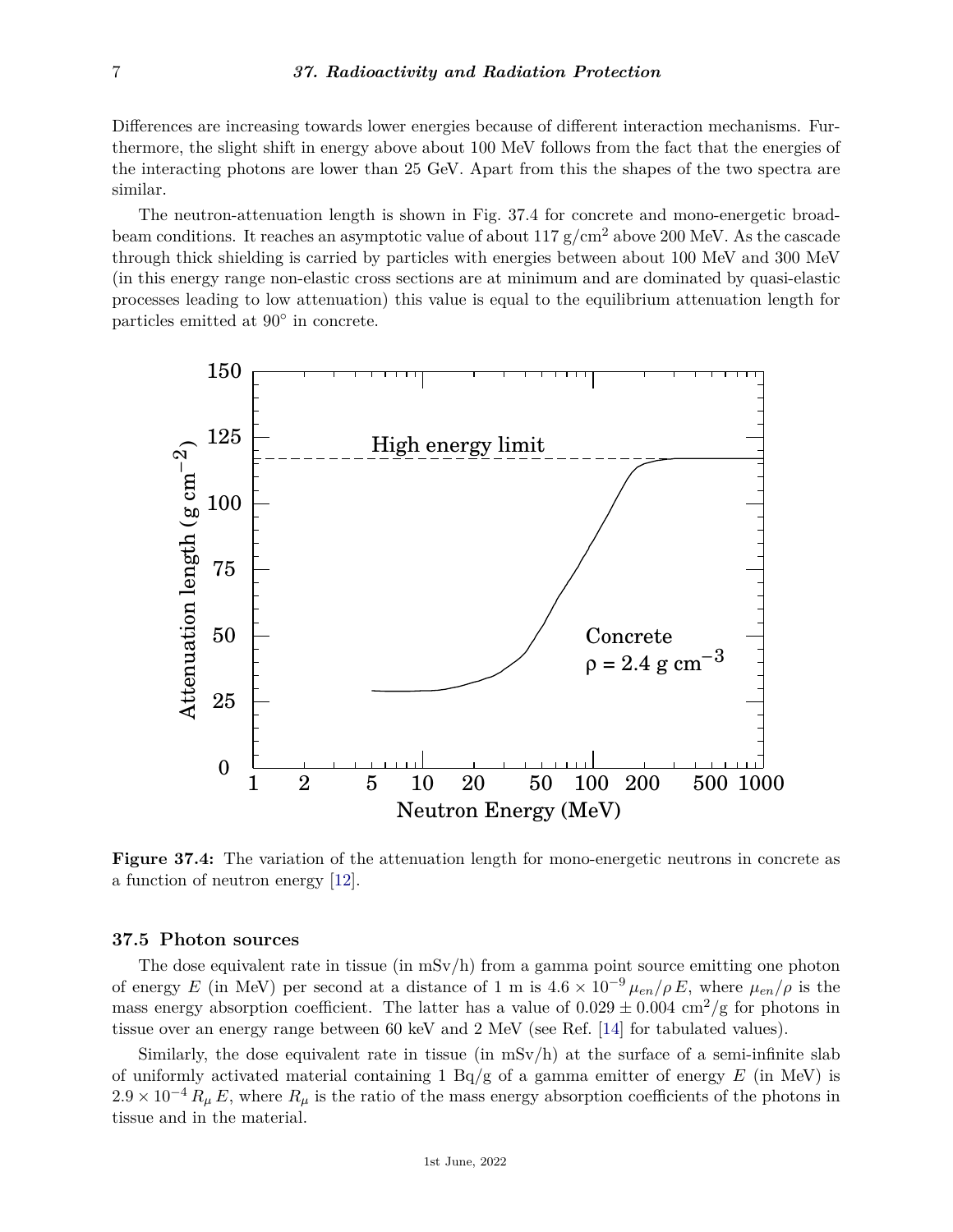# **37.6 Accelerator-induced radioactivity**

Typical medium- and long-lived activation products in metallic components of accelerators are  $^{22}\text{Na}$ ,  $^{46}\text{Sc}$ ,  $^{48}\text{V}$ ,  $^{51}\text{Cr}$ ,  $^{54}\text{Mn}$ ,  $^{55}\text{Fe}$ ,  $^{59}\text{Fe}$ ,  $^{56}\text{Co}$ ,  $^{57}\text{Co}$ ,  $^{58}\text{Co}$ ,  $^{60}\text{Co}$ ,  $^{63}\text{Ni}$  and  $^{65}\text{Zn}$ . Gamma-emitting nuclides dominate doses from external irradiation at longer decay times (more than one day) while at short decay times  $\beta^+$  emitters are also important (through photons produced by  $\beta^+$  annihilation). Due to their short range,  $\beta^-$  emitters are relevant, for example, only for dose to the skin and eyes or for doses due to inhalation or ingestion. Fig. 37.5 and Fig. 37.6 illustrate the contributions of gamma and  $\beta^+$  emitters to the total dose rate at 12.4 cm distance to a copper sample [\[15\]](#page-13-13). The sample was activated by the stray radiation field created by a 120 GeV mixed hadron beam dumped in a copper target during about 8 hours at intensities between  $10^7 - 10^8$  hadrons per second. Here, the contributions by individual nuclides were calculated analytically assuming exponential decay of the nuclide inventory present at 20 minute cooling time. The total dose rate, however, also includes decay chains and as such also contributions from daughter nuclides.



**Figure 37.5:** Contribution of individual gamma-emitting nuclides to the total dose rate at 12.4 cm distance to an activated copper sample [\[15\]](#page-13-13).

Typically, dose rates at a certain decay time are mainly determined by radionuclides having a half-life of the order of the decay time. Extended irradiation periods might be an exception to this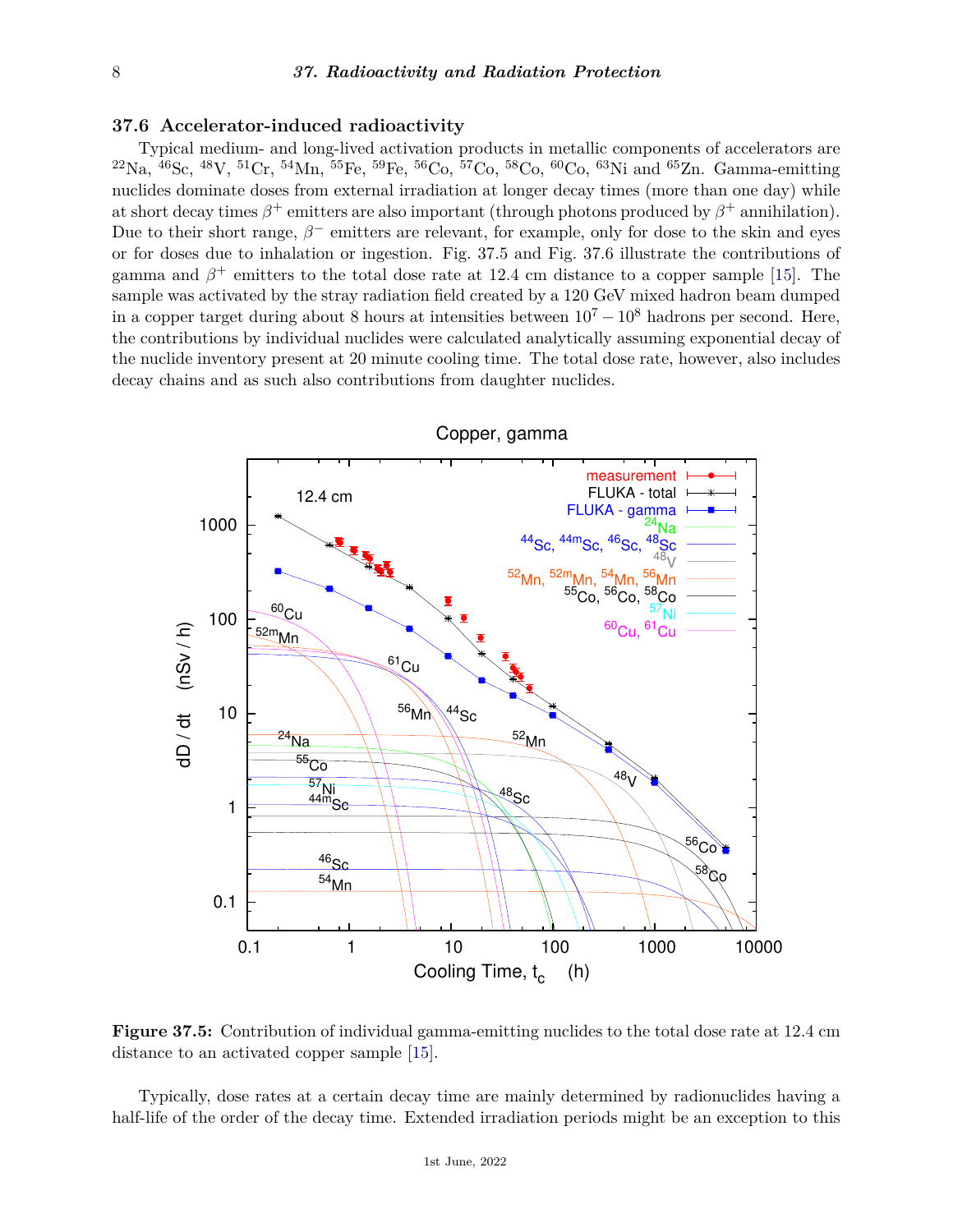general rule as in this case the activity of long-lived nuclides can build up sufficiently so that it dominates that one of short-lived even at short cooling times.



**Figure 37.6:** Contribution of individual positron-emitting nuclides to the total dose rate at 12.4 cm distance to an activated copper sample [\[15\]](#page-13-13).

Activation in concrete is dominated by  $^{24}$ Na (short decay time) and  $^{22}$ Na (long decay time). Both nuclides can be produced either by low-energy neutron reactions on the sodium-component in the concrete or by spallation reactions on silicon, calcium and other constituents such as aluminum. At long decay times nuclides of radiological interest in activated concrete can also be  ${}^{60}Co$ ,  ${}^{152}Eu$ , <sup>154</sup>Eu and <sup>134</sup>Cs, all of which produced by  $(n, \gamma)$ -reactions with traces of natural cobalt, europium and cesium, Thus, such trace elements might be important even if their content in concrete is only a few parts per million or less by weight.

The explicit simulation of radionuclide production with general-purpose Monte Carlo codes has become the most commonly applied method to calculate induced radioactivity and its radiological consequences [\[15\]](#page-13-13) (see also Sec. 37.8). They are complemented by analytical codes based on folding particle fluence spectra with nuclide production cross sections. ActiWiz [\[16,](#page-13-14) [17\]](#page-13-15) is an example of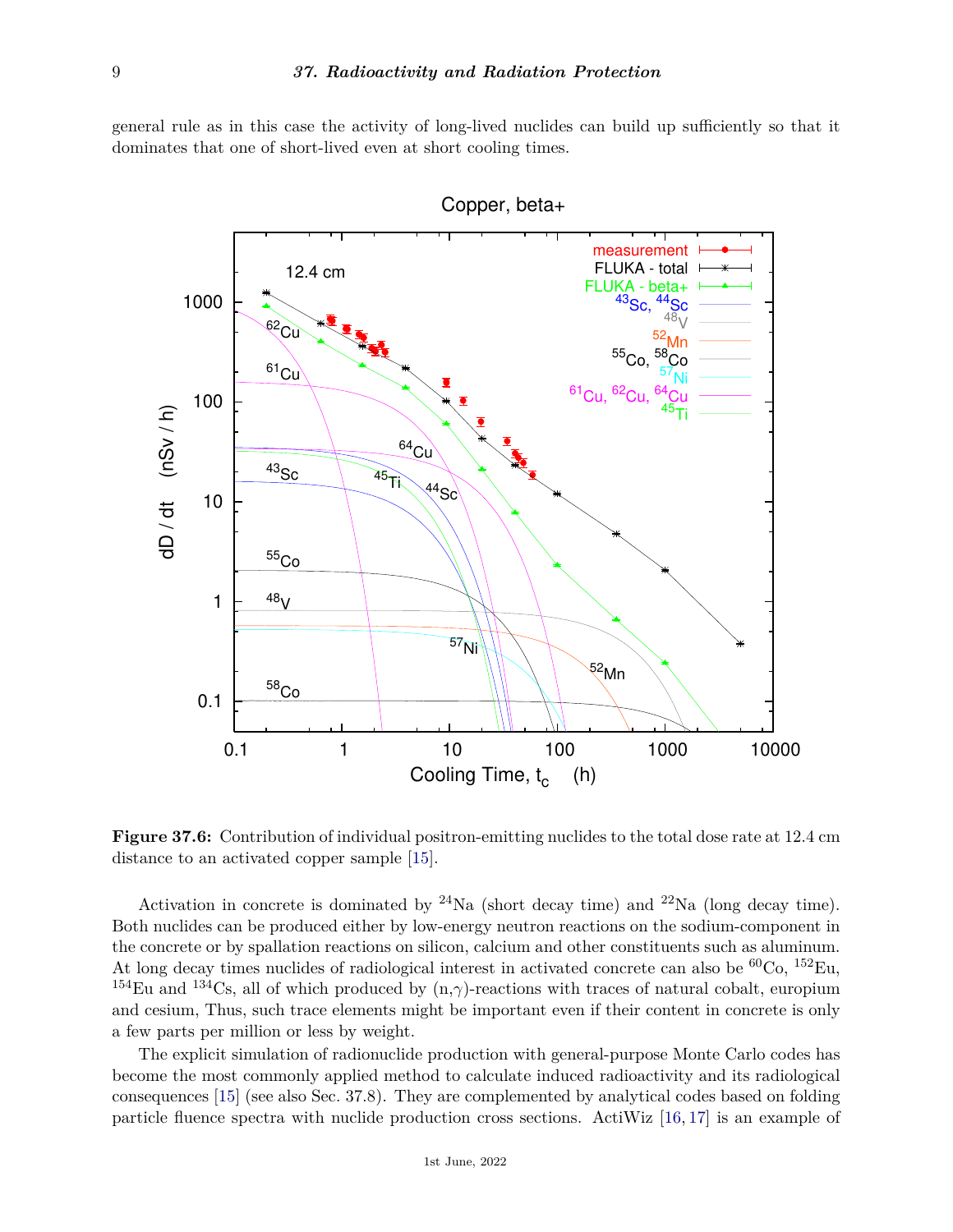such a code targeting the domain of radiological characterization and material optimization. It allows for calculating nuclide inventories by convolution of fluence spectra with nuclide production data for 85 chemical elements and arbitrary compounds from threshold to an energy of 100 TeV.

# **37.7 Radiation protection instrumentation**

The capacity to distinguish and measure the high-LET (mostly neutrons) and the low-LET components (photons, electrons, muons) of the radiation field at workplaces is of primary importance to evaluate the exposure of personnel. At proton accelerators the prompt dose equivalent outside a shield is mainly due to neutrons, with some contribution from photons and, to a minor extent, charged particles. At high-energy electron accelerators the dominant stray radiation during operation consists also of neutrons, because the shielding is normally thick enough to absorb most of the bremsstrahlung photons. Most of the personnel exposure at accelerator facilities is often received during maintenance interventions, and is due to gamma/beta radiation coming from residual radioactivity in accelerator components.

Radiation detectors used both for radiation surveys and area monitoring are normally calibrated in ambient dose equivalent  $H^*(10)$ .

#### **37.7.1** *Neutron detectors*

• **Rem counters:** A rem counter [\[18\]](#page-13-16) is a portable detector consisting of a thermal neutron counter embedded in a polyethylene moderator, with a response function that approximately follows the curve of the conversion coefficients from neutron fluence to *H*<sup>∗</sup> (10) over a wide energy range. Conventional rem counters provide a response to neutrons up to approximately 10-15 MeV, extended-range units are heavier as they include a converter consisting of a material with high mass number to correctly measure  $H^*(10)$  up to several hundred MeV [\[19\]](#page-13-17).

• **Bonner Sphere Spectrometer (BSS):** A BSS [\[20\]](#page-13-18) consists of a thermal neutron detector at the centre of moderating spheres of different diameters made of polyethylene (PE) or a combination of PE and a high-A material to enhance its response to high energy neutrons (similar to rem counters). Each sphere has a different response function versus neutron energy, and the neutron energy, at which the sensitivity peaks, increases with sphere diameter. The energy resolution of the system is rather low but satisfactory for radiation protection purposes. The neutron spectrum is obtained by unfolding the experimental counts of the BSS with its response matrix by a computer code that is often based on an iterative algorithm such as GRAVEL [\[21\]](#page-13-19) and MAXED [\[22\]](#page-13-20). BSS exist in active (using  ${}^{3}$ He or BF<sub>3</sub> proportional counters or  ${}^{6}$ LiI scintillators) and passive versions (using CR-39 track detectors or LiF), for use *e.g.* in strongly pulsed fields. With <sup>3</sup>He counters the discrimination with respect to gamma rays and noise is excellent.

• **Bubble detectors:** A bubble detector [\[23\]](#page-13-21) is a dosimeter based on a super-heated emulsion (super-heated droplets suspended in a gel) contained in a vial and acting as a continuously sensitive, miniature bubble chamber. The total number of bubbles evolved from the radiation-induced nucleation of drops gives an integrated measure of the total neutron exposure. Various techniques exist to record and count the bubbles, *e.g.*, visual inspection, automated reading with video cameras or acoustic counting. Bubble detectors are insensitive to low-LET radiation. Super-heated emulsions are used as personal, area and environmental dosimeters, as well as neutron spectrometers.

• **Track etched detectors:** Track etched detectors (TEDs) [\[24\]](#page-14-0) are based on the preferential dissolution of suitable, mostly insulator, materials along the damage trails of charged particles of sufficiently high-energy deposition density. The detectors are effectively not sensitive to radiation which deposits the energy through the interactions of particles with low LET. These dosimeters are generally able to determine neutron ambient dose equivalent down to around 100  $\mu$ Sv. They are used both as personal dosimeters and for area monitoring, *e.g.*, in BSS.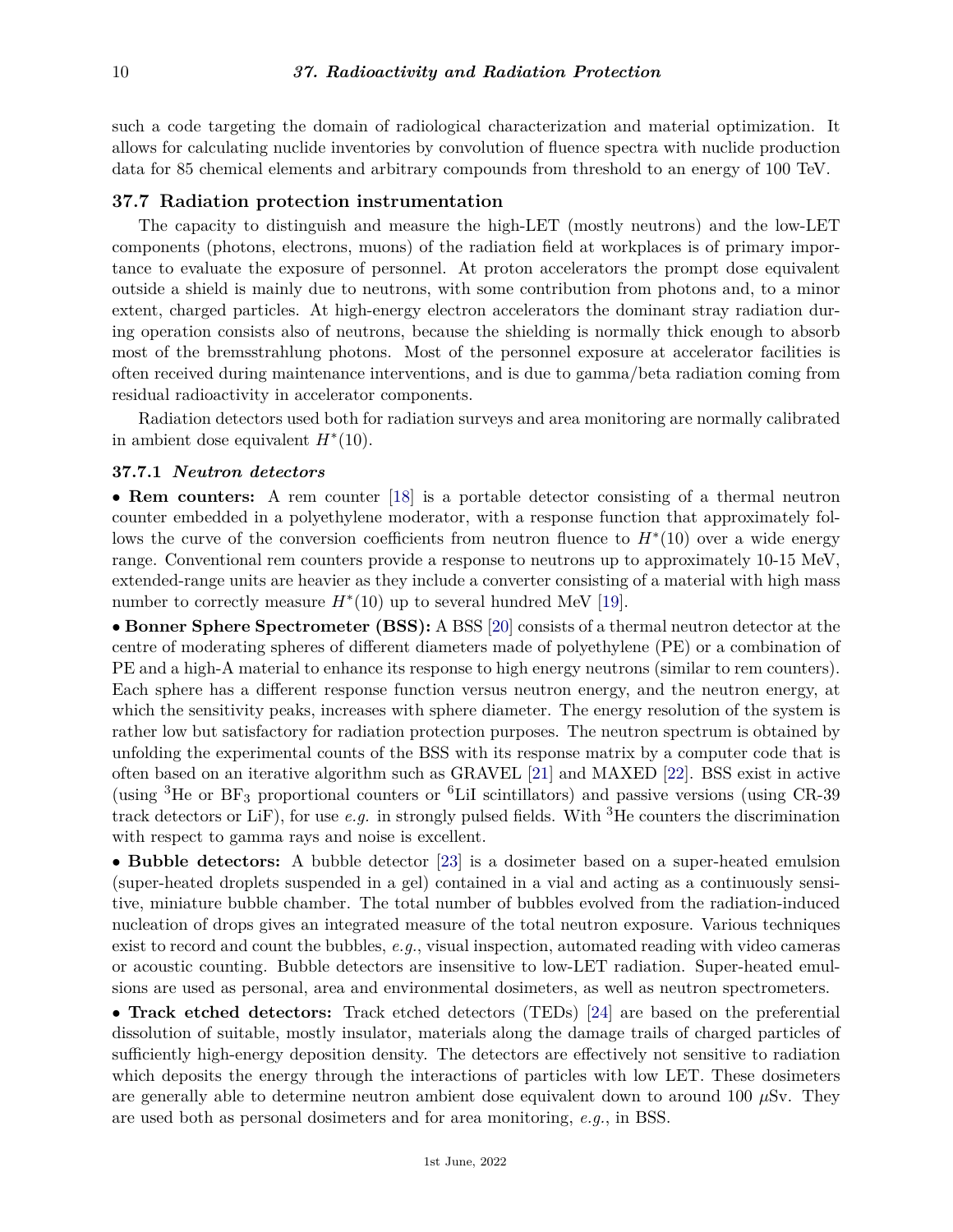# **37.7.2** *Photon detectors* [\[25\]](#page-14-1)

• **Geiger Müller (GM) counters:** GM counters are low cost devices simple to operate. They work in pulse mode and since they only count radiation-induced events, any spectrometric information is lost. In general they are calibrated in terms of air kerma, for instance in a  ${}^{60}Co$  field. The response of GM counters to photons is constant within 15% for energies up to 2 MeV and shows considerable energy dependence above.

• **Ionization chambers:** Ionization chambers are gas-filled detectors used both as hand-held instruments (*e.g.*, for radiation surveys) and environmental monitors. They are normally operated in current mode although pulse-mode operation is also possible. They possess a relatively flat response to a wide range of X- and gamma ray energies (typically from 10 keV to several MeV), can measure radiation over a wide intensity range and are capable of discriminating between the beta and gamma components of a radiation field (by use of, *e.g.*, a beta window). Pressurized ion chambers (filled, *e.g.*, with Ar or H gas to several tens of bars) are used for environmental and stray radiation monitoring applications. They have good sensitivity to neutrons and charged hadrons in addition to low LET radiation (gammas and muons), with the response function to the former being strongly non-linear with energy.

• **Proportional counters:** Proportional counters are another type of gas-filled detector, operated in pulse mode. They are normally of cylindrical geometry, with a thin central wire (the anode) on the axis of a hollow tube (the cathode). The initial electron charge created by the interaction of the radiation with the gas is amplified by the multiplication process (Townsend avalanche) produced by the strong electric field in a narrow volume around the anode. The generated pulses are still proportional to the original number of ion pairs but are much larger than in an ionization chamber, yielding a much improved signal-to-noise ratio. Proportional counters are also used for neutron detection: the rem counter and BSS discussed in the previous sections typically employ  ${}^{3}$ He or BF<sub>3</sub> filled tubes with a large sensitivity to thermal neutrons.

• **Scintillators:** Scintillation-based detectors are used in radiation protection as hand-held probes and in fixed installations, *e.g.*, portal monitors. A scintillation detector or counter is obtained coupling a scintillator to an electronic light sensor such as a photomultiplier tube (PMT), a photodiode or a silicon photomultiplier (SiPM). There is a wide range of scintillating materials, inorganic (such as CsI and BGO), organic or plastic; they find application in both photon dosimetry and spectrometry.

# **37.7.3** *Operation in pulsed radiation fields*

There are many practical situations with particle accelerators used for scientific, industrial and medical applications where the time structure of the stray radiation limits the use of active monitors or requires specifically designed electronics. Pulsed neutron and gamma fields may be present because of beam losses at, *e.g.*, targets, collimators and beam dumps. The time duration of a single burst can range from a few ns to about 1 ms with a typical repetition rate in the range 0.1– 100 Hz. Conventional detectors generally suffer from dead time effects and have strong limitations in the measurements of pulsed fields. Severe under response has been observed, *e.g.*, in commercial rem counters, with tremendous underestimation of the ambient dose equivalent, *H*<sup>∗</sup> (10), up to three orders of magnitude [\[26\]](#page-14-2). The common techniques used to correct the response of radiation detectors which include dead-time corrections operate properly in a steady-state radiation field, whereas it is much more difficult to cope with dead time losses in a pulsed radiation field of unknown time structure and burst dose. Generally speaking the monitoring instrumentation must be chosen on the basis of the knowledge of the radiation field. Detectors with specifically designed electronics must be employed in pulsed field conditions in place of conventional rem counters for neutrons, such as the LUPIN detector [\[27\]](#page-14-3). If real-time monitoring is not required, passive detectors or dosimeters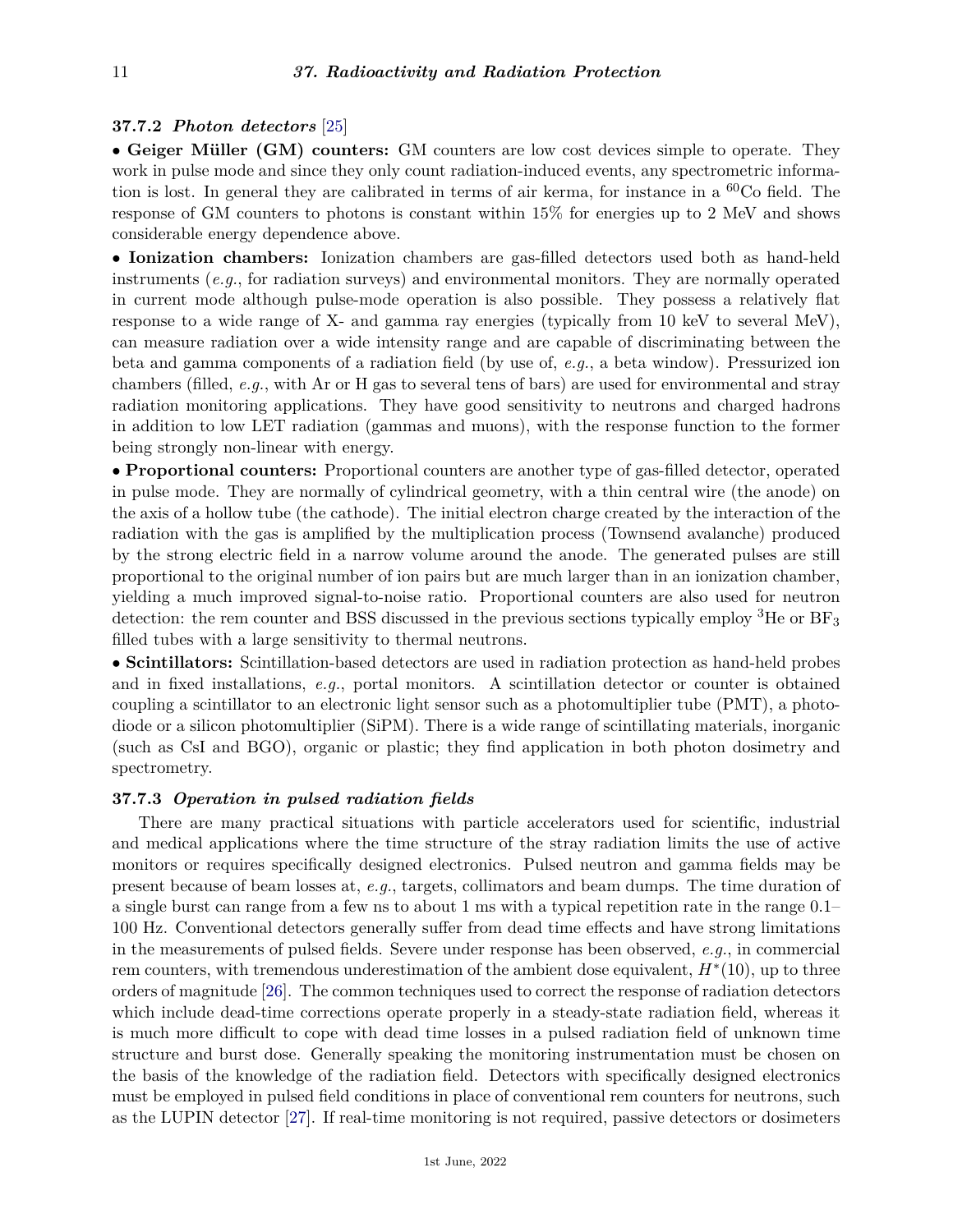such as TEDs mentioned in Sec. 37.7.1 or LiF mentioned in Sec. 37.7.5 can be employed, as they are insensitive to the time structure of the radiation.

# **37.7.4** *Operation in presence of magnetic fields*

There may be circumstances in which a radiation survey needs to be performed in the presence of a magnetic field. This may be the case for example for measurements on activated detector components in the underground experimental areas of CERN LHC experiments without switching off the intense magnetic field ofthe detectors; or measurements of the residual radioactivity of permanent magnets sometimes used in particle accelerators. In hospitals, one of most advanced diagnostic modalities is PET-MRI, in which PET imaging uses radioactive substances (radiopharmaceuticals) in proximity of the strong magnetic field of the MRI scanner. Most of the commercial survey meters do not operate correctly or do not function at all in the presence of even comparatively weak magnetic fields below 0.3 T, and often already at 0.1 T. This is either because of the presence of components in their electronics sensitive to magnetic field (e.g. inductive elements), ferromagnetic materials in general (such as shells, screws and frames), battery drain/heating or LCD screen failure. An instrument called B-RAD has recently been developed [\[28\]](#page-14-4) that overcomes the above limitations and is now commercially available. It is a hand-held instrument for gamma dose rate and gamma spectrometry measurements, consisting of a central unit (housing a microcontroller, magnetic field insensitive electronic circuitry, the battery and two displays) and a probe connected through a cable, certified to operate up to 3 T fields. The probe uses a  $LaBr<sub>3</sub>(Ce)$  crystal coupled to an array of silicon photomultipliers. The excellent scintillation properties and the high photon resolution of the scintillator (3.3% FWHM at 662 keV) make the device capable of operating in the energy range from 30 keV to 2 MeV photons with a very fast response.

## **37.7.5** *Personal dosimeters*

Personal dosimeters, calibrated in  $H_p(10)$ , are worn by persons exposed to ionizing radiation for professional reasons to record the dose received. They are typically passive detectors, either film, track etched detectors, <sup>6</sup>Li/7Li-based dosimeters (*e.g.* LiF), optically stimulated luminescence (OSL) or radiophotoluminescence detectors (RPL) but semi-active dosimeters using miniaturized ion-chambers also exist, like the Direct Ion Storage (DIS) dosimeters in use at CERN.

Electronic personal dosimeters are small active units for on-line monitoring of individual exposure, designed to be worn on the body. They can give an alarm on both the integral dose received or dose rate once a pre-set threshold is exceeded.

# **37.8 Monte Carlo codes for radiation protection studies**

The use of general-purpose particle interaction and transport Monte Carlo codes is often the most accurate and efficient choice for assessing radiation protection quantities at accelerators. Due to the vast spread of such codes to all areas of particle physics and the associated extensive benchmarking with experimental data, the modeling has reached an unprecedented accuracy. Furthermore, most codes allow the user to simulate all aspects of a high energy particle cascade in one and the same run: from the first interaction of a TeV nucleus over the transport and re-interactions (hadronic and electromagnetic) of the produced secondaries, to detailed nuclear fragmentation, the calculation of radioactive decays and even of the electromagnetic shower caused by the radiation from such decays. A brief account of the codes most widely used for radiation protection studies at high energy accelerators is given in the following.

• **FLUKA [\[9–](#page-13-8)[11\]](#page-13-9):** FLUKA is a general-purpose particle interaction and transport code. It comprises all features needed for radiation protection, such as detailed hadronic and nuclear interaction models up to 10 PeV, full coupling between hadronic and electromagnetic processes and numerous variance reduction options. The latter include weight windows, region importance biasing, and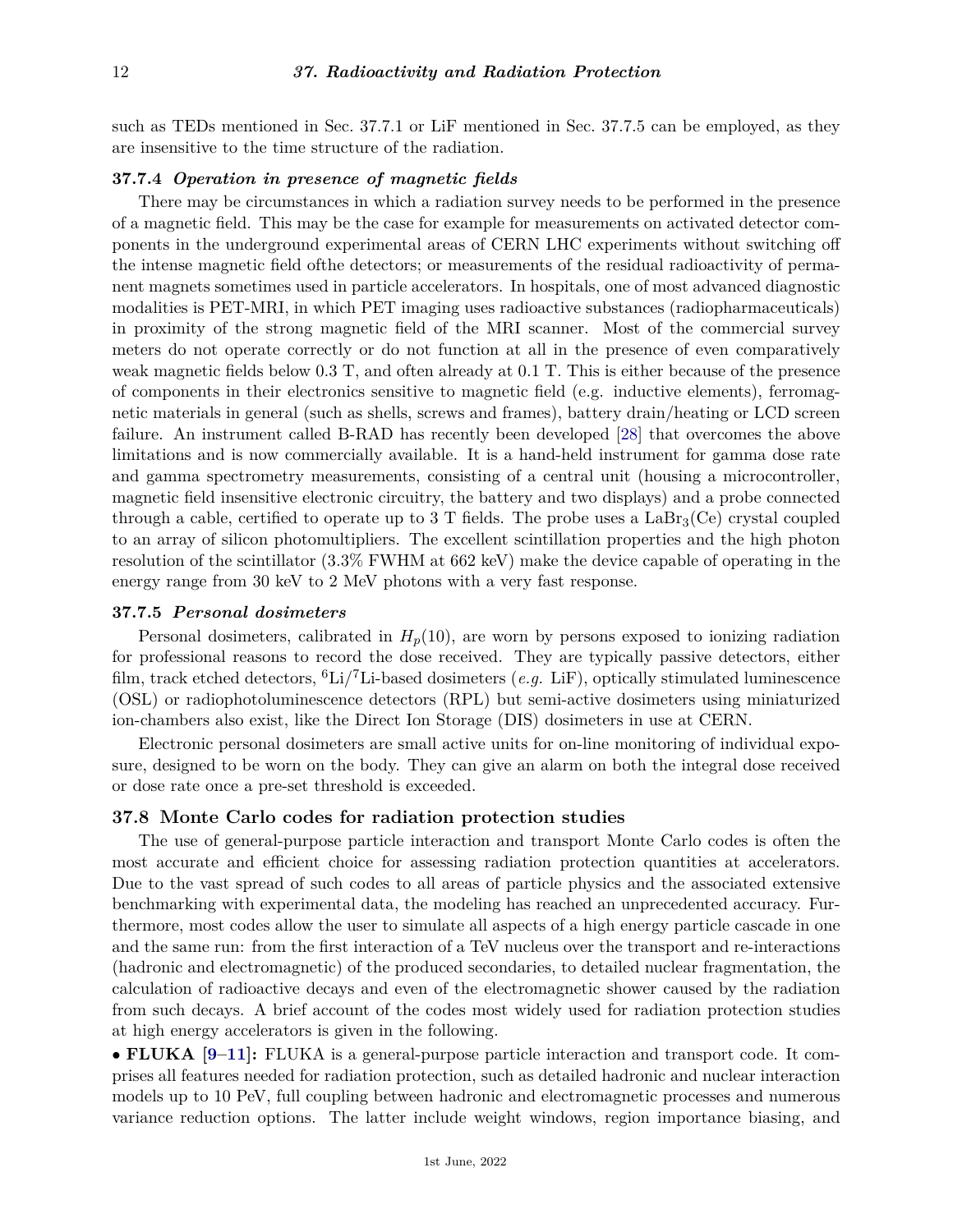leading particle, interaction, and decay length biasing (among others). The capabilities of FLUKA are unique for studies of induced radioactivity, especially with regard to nuclide production, decay, and transport of residual radiation. In particular, particle cascades by prompt and residual radiation are simulated in parallel based on the microscopic models for nuclide production and a solution of the Bateman equations for activity build-up and decay.

• **GEANT4 [\[29](#page-14-5)[–31\]](#page-14-6):** GEANT4 is an object-oriented toolkit consisting of a kernel that provides the framework for particle transport, including tracking, geometry description, material specifications, management of events and interfaces to external graphics systems. The kernel also provides interfaces to physics processes. It allows the user to freely select the physics models that best serve the particular application needs. Implementations of interaction models exist over an extended range of energies, from optical photons and thermal neutrons to high-energy interactions required for the simulation of accelerator and cosmic ray experiments. To facilitate the use of variance reduction techniques, general-purpose biasing methods such as importance biasing, weight windows, and a weight cut-off method have been introduced directly into the toolkit. Other variance reduction methods, such as leading particle biasing for hadronic processes, come with the respective physics packages.

• **MARS15 [\[32,](#page-14-7) [33\]](#page-14-8):** The MARS15 code system is a set of Monte Carlo programs for the simulation of hadronic and electromagnetic cascades. It covers a wide energy range: 1 keV to 100 TeV for muons, charged hadrons, heavy ions and electromagnetic showers; and 0.00215 eV to 100 TeV for neutrons. Hadron-nucleus interactions as well as practically all other strong, weak and electromagnetic interactions in the entire energy range can be simulated either inclusively or exclusively. MARS15 uses ENDFB-VII nuclear data to handle interactions of neutrons with energies below 14 MeV. Several variance reduction techniques, such as weight windows, particle splitting, and Russian roulette, are available. A tagging module allows tagging the origin of a given signal for source term or sensitivity analyses. The geometry module allows either a basic solid body representation option or a ROOT-based powerful engine. Further features of MARS15 include a MAD-MARS merge for a convenient creation of accelerator models and multi-turn tracking and cascade simulation in accelerator and beamline lattices.

• **MCNP6 [\[34,](#page-14-9)[35\]](#page-14-10):** MCNP6 is the latest version of the Monte Carlo N-Particle transport (MCNP) family of neutron interaction and transport codes and, therefore, features one of the most comprehensive and detailed descriptions of the related physical processes. It transports 37 different particle types, including ions and electromagnetic particles. The neutron interaction and transport modules use standard evaluated data libraries mixed with physics models where such libraries are not available. The transport is continuous in energy. MCNP6 contains one of the most powerful implementations of variance reduction techniques. Spherical mesh weight windows can be created by a generator in order to focus the simulation time on certain spatial regions of interest. In addition, a more generalized phase space biasing is also possible through energy- and time-dependent weight windows. Other biasing options include pulse-height tallies with variance reduction and criticality source convergence acceleration.

• **PHITS [\[36,](#page-14-11) [37\]](#page-14-12):** The Particle and Heavy-Ion Transport code System PHITS was among the first general-purpose codes to simulate the transport and interactions of heavy ions in a wide energy range, from 10 MeV/nucleon to 100 GeV/nucleon. It is based on the high-energy hadron transport code NMTC/JAM that was extended to heavy ions. The transport of low-energy neutrons employs cross sections from evaluated nuclear data libraries such as ENDF and JENDL below 20 MeV. Electromagnetic interactions are simulated based on the ITS code in the energy range between 1 keV and 100 MeV for electrons and positrons and between 1 keV and 100 GeV for photons. Several variance reduction techniques, including weight windows and region importance biasing, are available.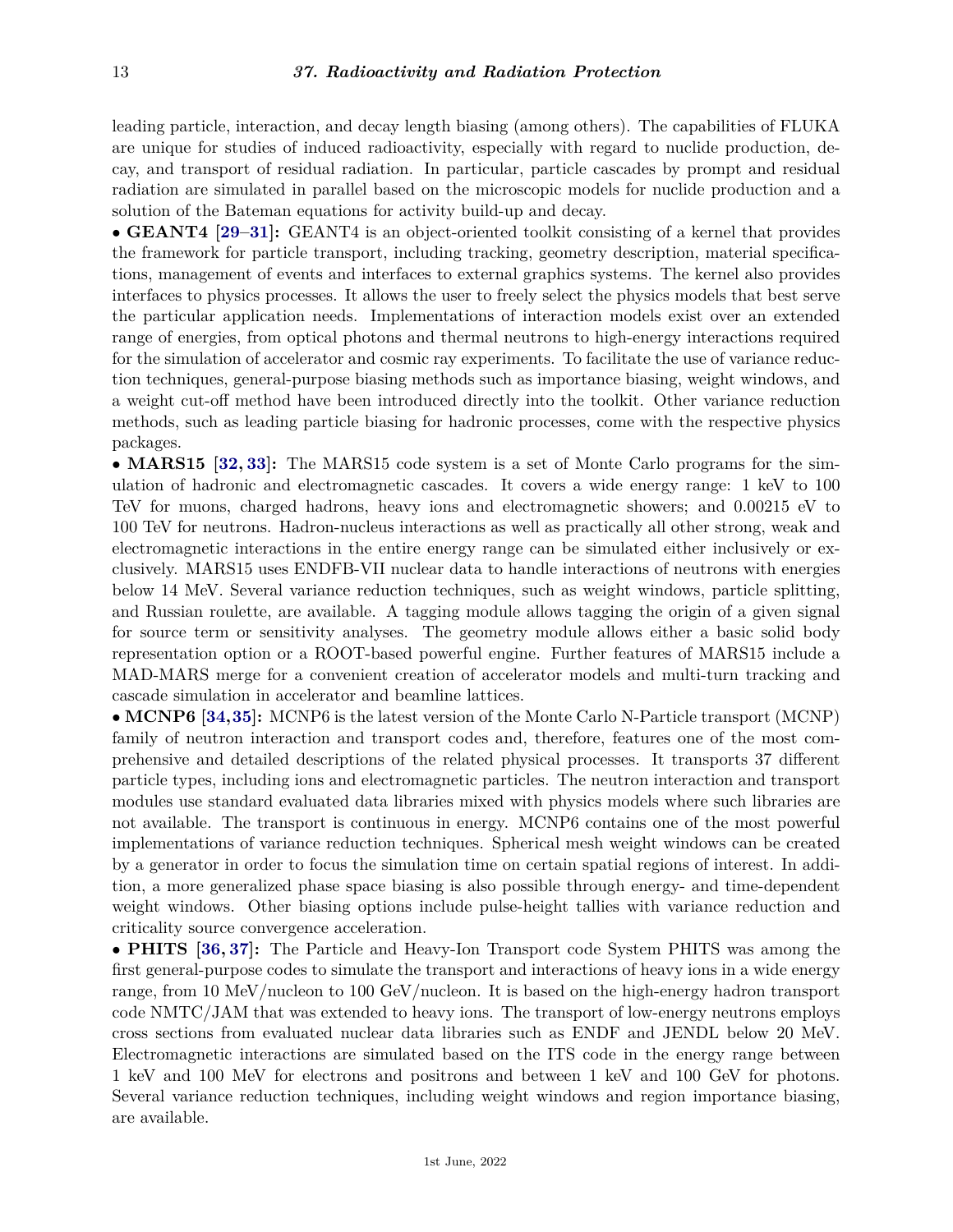#### <span id="page-13-0"></span>*References*

- [1] International Commission on Radiation Units and Measurements, *Fundamental Quantities and Units for Ionizing Radiation*, ICRU Report 60 (1998).
- <span id="page-13-2"></span>[2] ICRP, 2010. *Conversion Coefficients for Radiological Protection Quantities for External Radiation Exposures*, ICRP Publication 116, Annals of the ICRP 40(2-5).
- <span id="page-13-1"></span>[3] ICRP Publication 103, *The 2007 Recommendations of the International Commission on Radiological Protection*, Annals of the ICRP, Elsevier (2007).
- <span id="page-13-4"></span><span id="page-13-3"></span>[4] M. Pelliccioni, Radiation Protection Dosimetry **88**, 279 (2000).
- [5] E. Pochin, *Nuclear Radiation: Risks and Benefits*, Clarendon Press, Oxford, 1983.
- <span id="page-13-5"></span>[6] United Nations, *Report of the United Nations Scientific Committee on the Effect of Atomic Radiation*, General Assembly, Official Records A/63/46 (2008).
- <span id="page-13-6"></span>[7] G. Cinelli *et al.*, *European Atlas of Natural Radiation*, G. Cinelli, M. De Cort, and T. Tollefsen, editor(s), Publications Office of the European Union, Luxembourg, 2019, ISBN 978-92-76- 08259-0, JRC116795.
- <span id="page-13-7"></span>[8] W. P. Swanson, *Radiological Safety Aspects of the Operation of Electron Linear Accelerators,* IAEA Technical Reports Series No. 188 (1979) (1979).
- <span id="page-13-8"></span>[9] A. Ferrari, *et al.*, FLUKA:, A Multi-particle Transport Code, CERN-2005-010 (2005), SLAC-R-773, INFN-TC-05-11,http://www.fluka.org, http://fluka.cern .
- [10] T. T. Böhlen *et al.*, [Nucl. Data Sheets](http://doi.org/10.1016/j.nds.2014.07.049) **120**[, 211](http://doi.org/10.1016/j.nds.2014.07.049) (2014).
- <span id="page-13-9"></span>[11] G. Battistoni *et al.*, Annals of Nuclear Energy **82**, 10 (2015).
- <span id="page-13-10"></span>[12] R.H. Thomas and G.R. Stevenson, *Radiological Safety Aspects of the Operation of Proton Accelerators,* SSC-N-354 (1986), IAEA Technical Report Series No. 283 (1988).
- <span id="page-13-11"></span>[13] T. Gabriel *et al.*, [Nucl. Instrum. Meth. A](http://doi.org/10.1016/0168-9002(94)91317-X) **338**[, 336](http://doi.org/10.1016/0168-9002(94)91317-X) (1994).
- <span id="page-13-12"></span>[14] http://physics.nist.gov/PhysRefData/XrayMassCoef/ cover.html.
- <span id="page-13-13"></span>[15] S. Roesler, *et al.*, "Simulation of Remanent Dose Rates and Benchmark Measurements at the CERN-EU High Energy Reference Field Facility," in *Proceedings of the Sixth International Meeting on Nuclear Applications of Accelerator Technology,* San Diego, CA, 1-5 June 2003, 655–662 (2003).
- <span id="page-13-14"></span>[16] C. Theis and H. Vincke, "The use of ActiWiz in operational radiation protection," in *Proceedings of the Twelfth Meeting of Task-Force on Shielding Aspects of Accelerators, Targets and Irradiation Facilities of Accelerator Technology, SATIF12* FNAL, 28-30 April 2014, Nuclear Science Report NEA/NSC/R 3, (2015).
- <span id="page-13-15"></span>[17] C. Theis and H. Vincke, "ActiWiz3 an overview of the concepts, architecture and new features," CERN Technical Note CERN-RP-2016-117-REPORTS-TN (2016), http://actiwiz.web.cern.ch .
- <span id="page-13-16"></span>[18] I.O. Andersson and J. Braun, "A neutron rem counter with uniform sensitivity from 0.025 eV to 10 MeV" in *Proceedings of the IAEA Symposium on Neutron dosimetry,* IAEA, Vienna, Vol. II, 87–95, (1963).
- <span id="page-13-17"></span>[19] C. Birattari, *et al.*, Radiation Protection Dosimetry **76**, 135 (1998).
- <span id="page-13-19"></span><span id="page-13-18"></span>[20] R.L. Bramblett, R.I. Ewing and T.W. Bonner, Nucl. Instrum. Methods **9**, 1 (1960).
- [21] M. Matzke, PTB, Braunschweig PTBN-19, (1994).
- <span id="page-13-20"></span>[22] M. Reginatto and P. Goldhagen, Health Physics **77**, 579 (1999).
- <span id="page-13-21"></span>[23] F. d'Errico, Nucl. Instrum. Methods **B184**, 229 (2001).